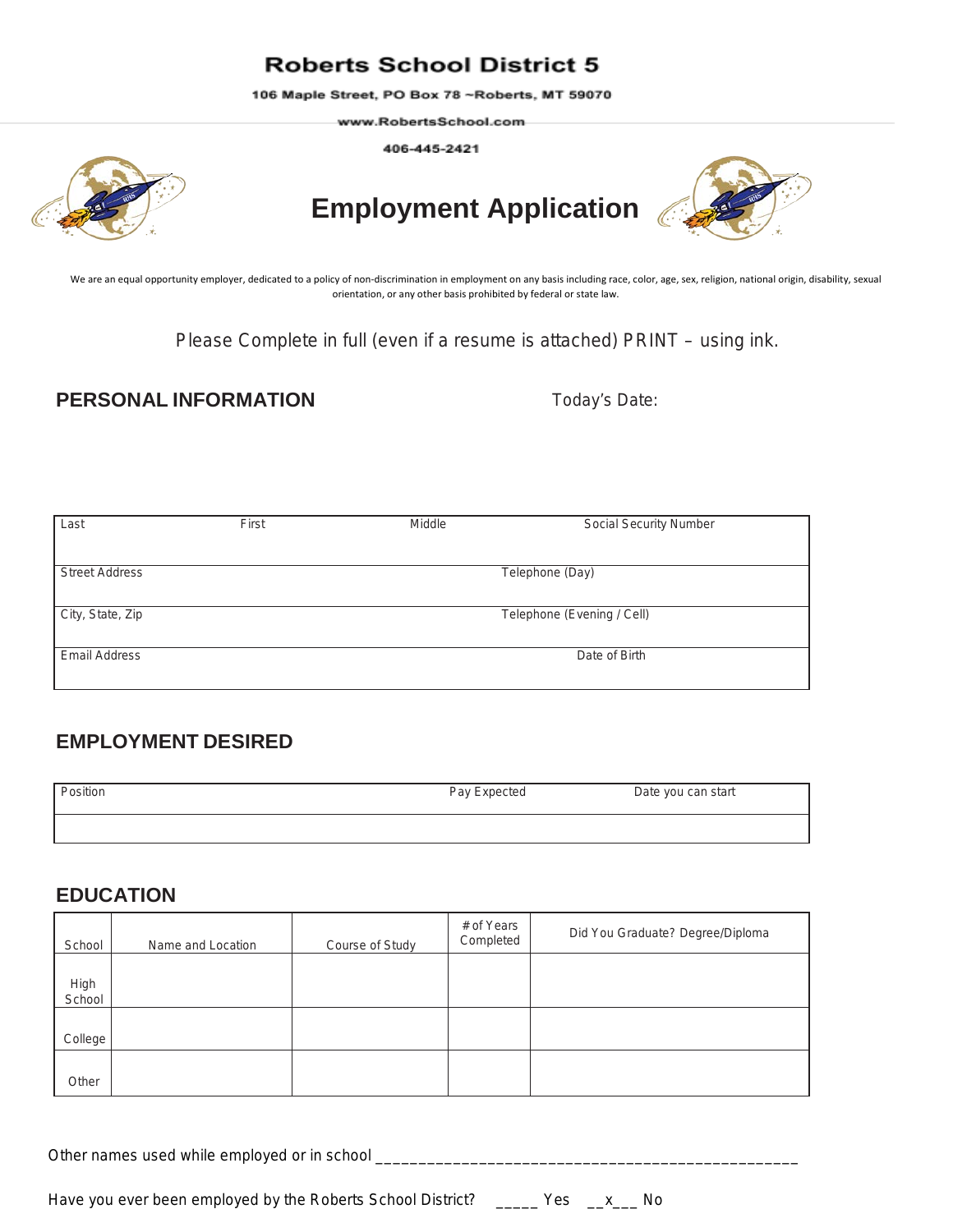| If yes, what position(s) and dates? |  |
|-------------------------------------|--|
|                                     |  |

Have you ever been convicted of a felony or misdemeanor other than minor traffic violations? \_\_\_\_Yes \_x\_\_\_No

If yes, what was the crime, and when and where were you convicted\*?

\_\_\_\_\_\_\_\_\_\_\_\_\_\_\_\_\_\_\_\_\_\_\_\_\_\_\_\_\_\_\_\_\_\_\_\_\_\_\_\_\_\_\_\_\_\_\_\_\_\_\_\_\_\_\_\_\_\_\_\_\_\_\_\_\_\_\_\_\_\_\_\_\_\_\_\_\_\_\_\_\_\_\_\_\_\_\_\_ \*A conviction

will not necessarily disqualify an applicant for employment. The nature of the offense, the date of the offense, the surrounding circumstances and the relevance of the offence to the position applied for may, however, be considered.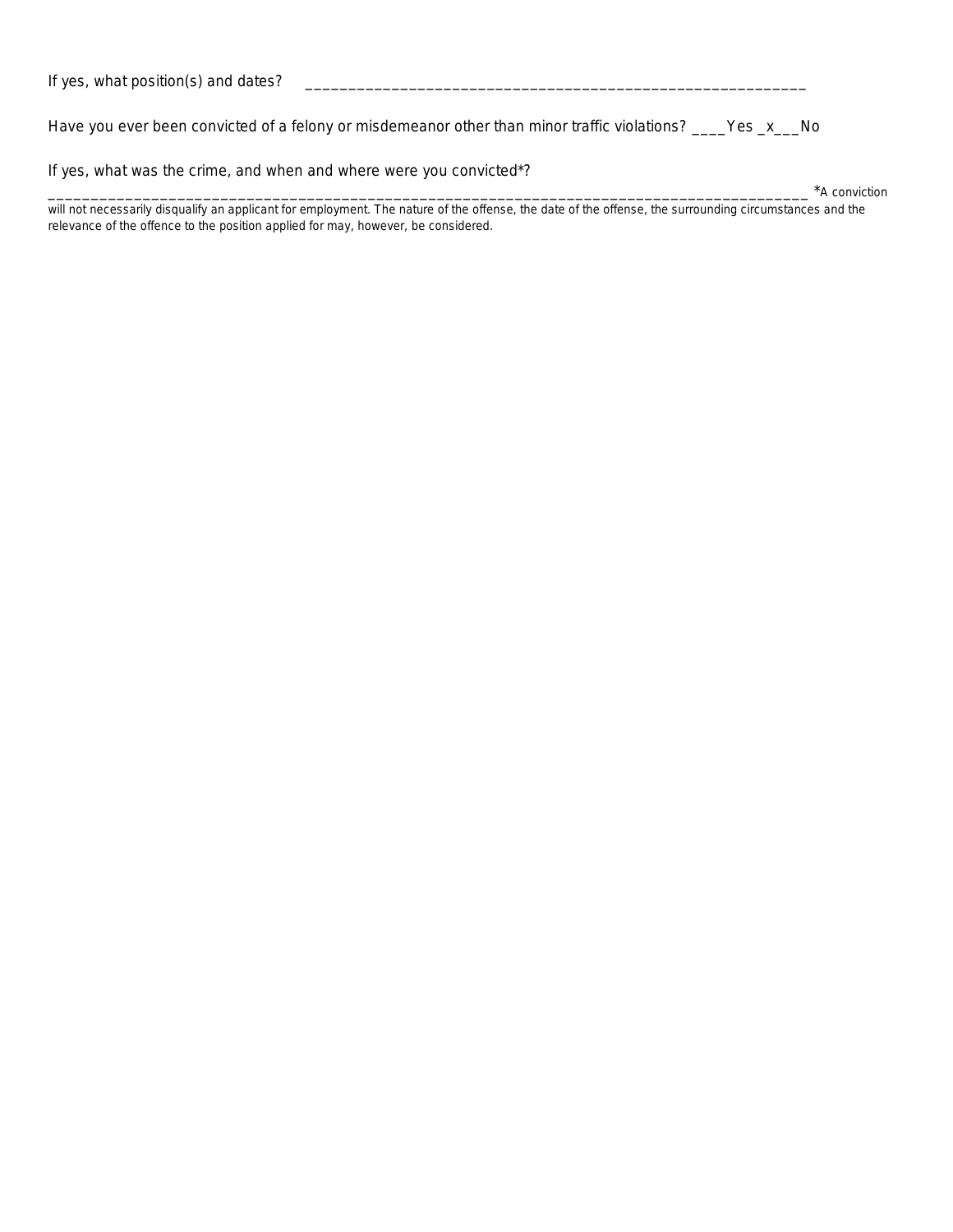**FORMER EMPLOYERS** List below current and last three employers, starting with the most recent one first. Include military experience.

Date (MM/DD/YY)

**1**

**2**

**3**